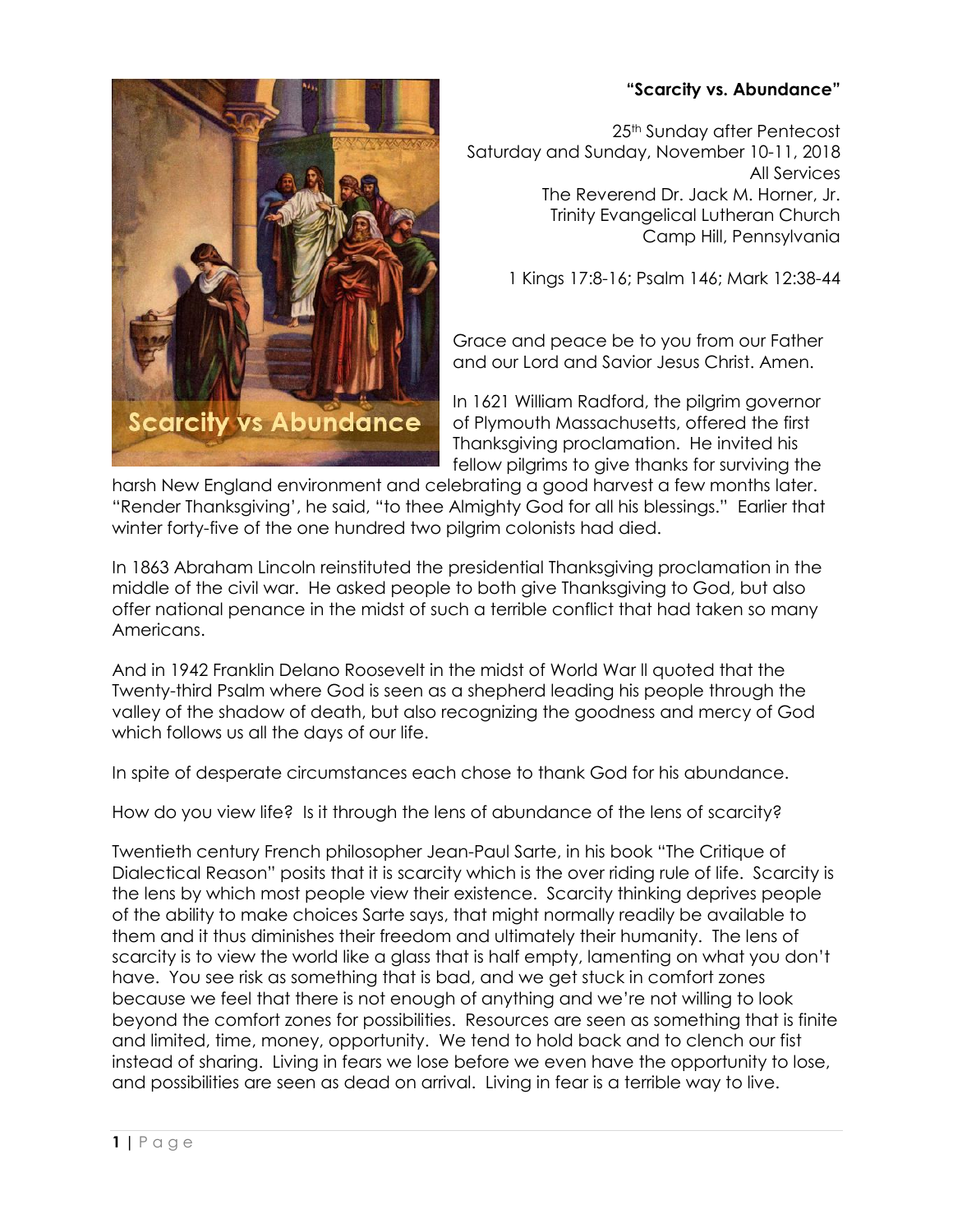The lens of abundance however sees the glass half full. There are always greater possibilities before us. We still have our comfort zones, but the walls between them are permeable, we can exit and enter as we need to to take advantage of opportunities.

In the sense of abundance there is always plenty to go around and there always will be. Abundance is like love, you always have more love that you can give. And generosity, the spirit of generosity is that which signifies the lens of abundance with open hearts and open hands.

We are alive to faith, we experience greater happiness and the blessings go around because there develops trust in the God who promises to provide us with every need that we might have. Abundant living overflows out of gratitude and generosity.

The word gratitude comes from the Latin *gratia* which means grace. That means that everything that we experience, everything that we have, everything that we are, our life, our resources, our family and friends come to us as a gift. And we recognize there is something greater at work in our lives. Gratitude and generosity connects us into a deeper living and loving relationship with God.

The holy scriptures bear witness to this. There story after story of God's abundance, and it begins in the very beginning with Genesis and the Creation. There comes abundance, abundant life out of nothing.

We heard the story of the widow and the child destitute and preparing their last meal and getting ready to die, and yet, there they are blessed by trusting in God's prophet, Elijah.

There's the story of the feeding of the five thousand where a whole community is fed by two fish and five loaves, and our gospel, the widow putting everything she has as a holy offering to God. And the greatest example of the life of abundance is Jesus himself who gave of his life to rise again so that you and I might have life and life abundant.

And yet, God knows how quickly we forget. We let scarcity scare us. Remember, how I brought you out of slavery God says over and over again in the Old Testament. And Jesus, do this in remembrance of me. Remember - the word *remember* and its varieties show up over two hundred forty times in the Bible. We are to remember God's grace, we are to remember his mercy, his forgiveness, his love, the purpose that he gives you and me. We are to remember especially when things go bad. We are to remember especially when things seem desperate. We are to remember especially when life seems limited. God is doing wonderful things in and through this ministry that we share.

The people of God offer their time teaching children in the city, going into prisons to share the word of God. A variety of community out reaches and missions that touch people around the world. The people of God are offering their talents with their instruments and with their voices, with technical know how and teaching both adults and children. And the people of God are offering their treasurers supporting this ministry and this congregation of \$1.5 million-dollar budget, but it's more than just money – it's people, it's pastors, information leaders, and musicians, and property, and finance caretakers, the support of volunteers and leaders in mission and in ministry.